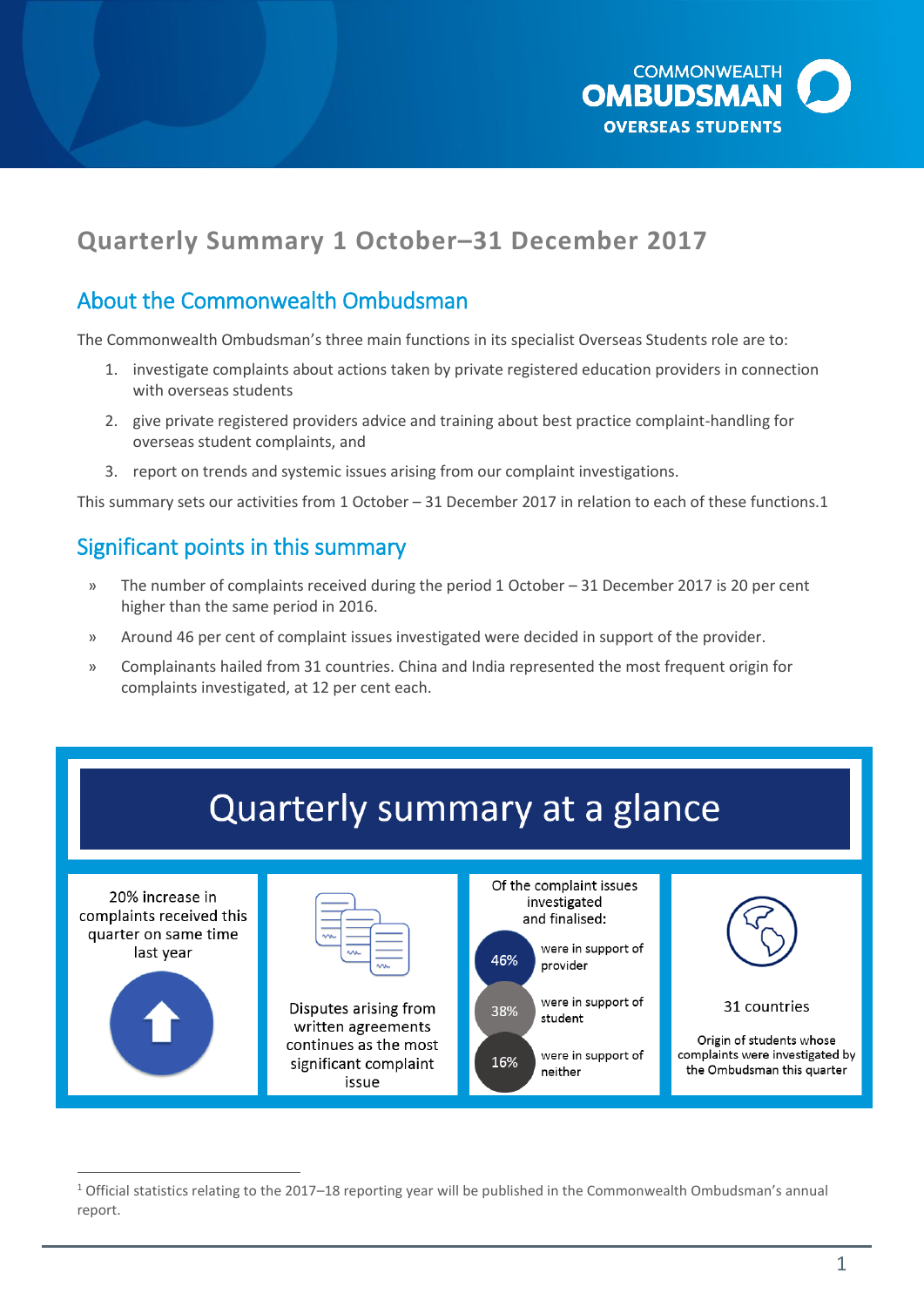

## Complaints received



## Complaints finalised

| <b>Finalised</b> | Not<br>investigated | <b>Investigated</b> | <b>No. of issues</b><br>investigated | Outcome found in support of: |                |                |
|------------------|---------------------|---------------------|--------------------------------------|------------------------------|----------------|----------------|
| 256              | 174                 |                     | 106                                  | Provider                     | <b>Student</b> | <b>Neither</b> |
|                  |                     | 82                  |                                      | 38                           | 31             | 13             |
|                  | 68%                 | 32%                 |                                      | 46%                          | 38%            | 16%            |

We finalised 256 complaints during the quarter which contained 296 issues, and:

- investigated 82 complaints which included 106 issues. Complaints about provider refund refusals and fee disputes remain the most significant issues. For detailed data about complaint issues handled during the period, please refer to [the appendix to this report](#page-8-0)
- did not investigate 174 complaints. Documents provided by the student at the time of the complaint allowed us to form a view about the dispute to determine whether it required further investigation
- investigations finalised in support of neither party are usually resolved between the student and provider during the course of the investigation.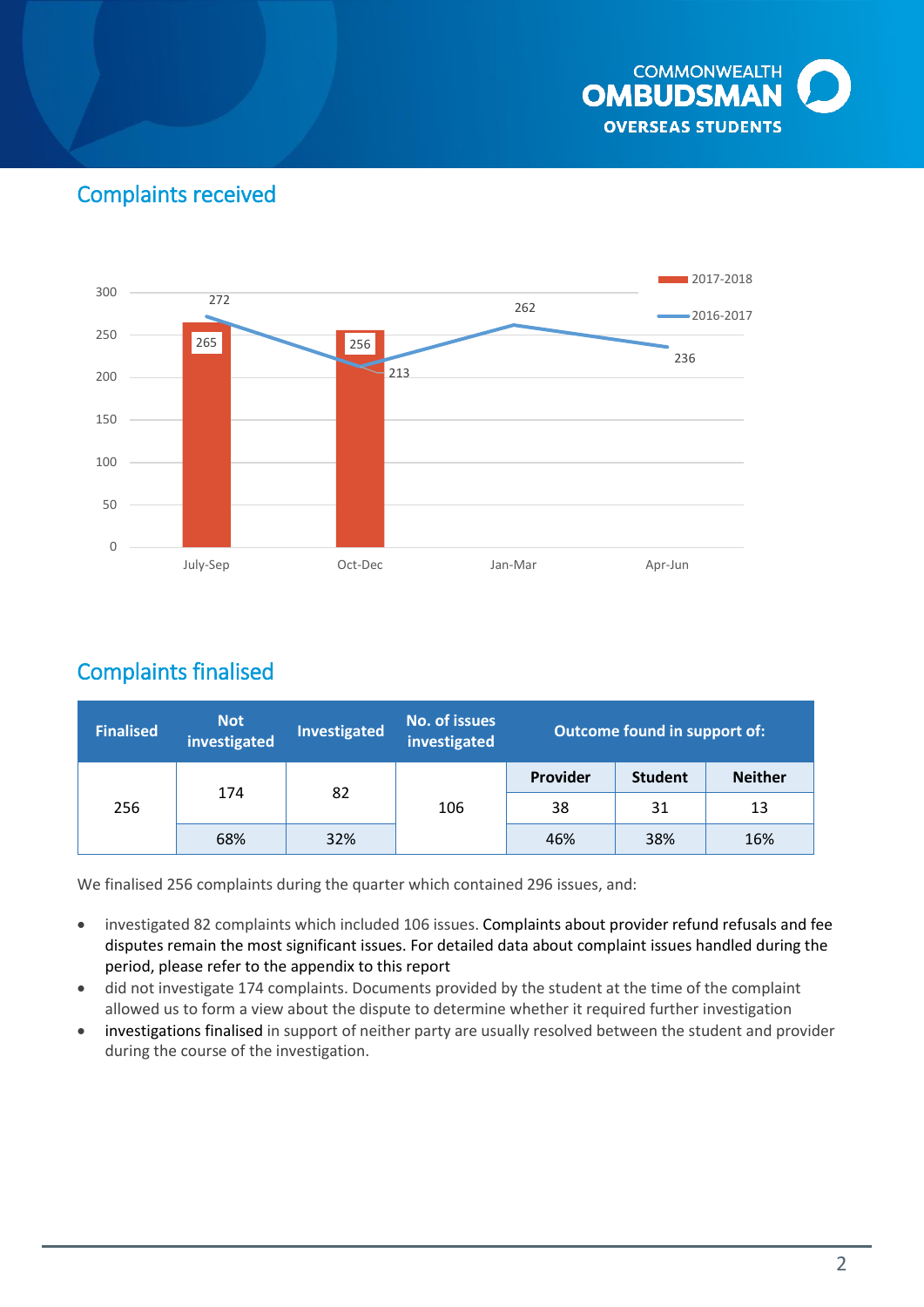## Complaint issues

The common areas of student complaints such as written agreements and transfers continue to make up the majority of issues reported to our Office.



### **Main complaint issues: October–December 2017**

## Complaints by education sector

Most finalised investigated complaints related to Vocational Education and Training (VET). The VET sector continues to be the most commonly complained about sector, however it also has the highest number of registered private providers.



#### **Complaints investigated by sector: October–December 2017**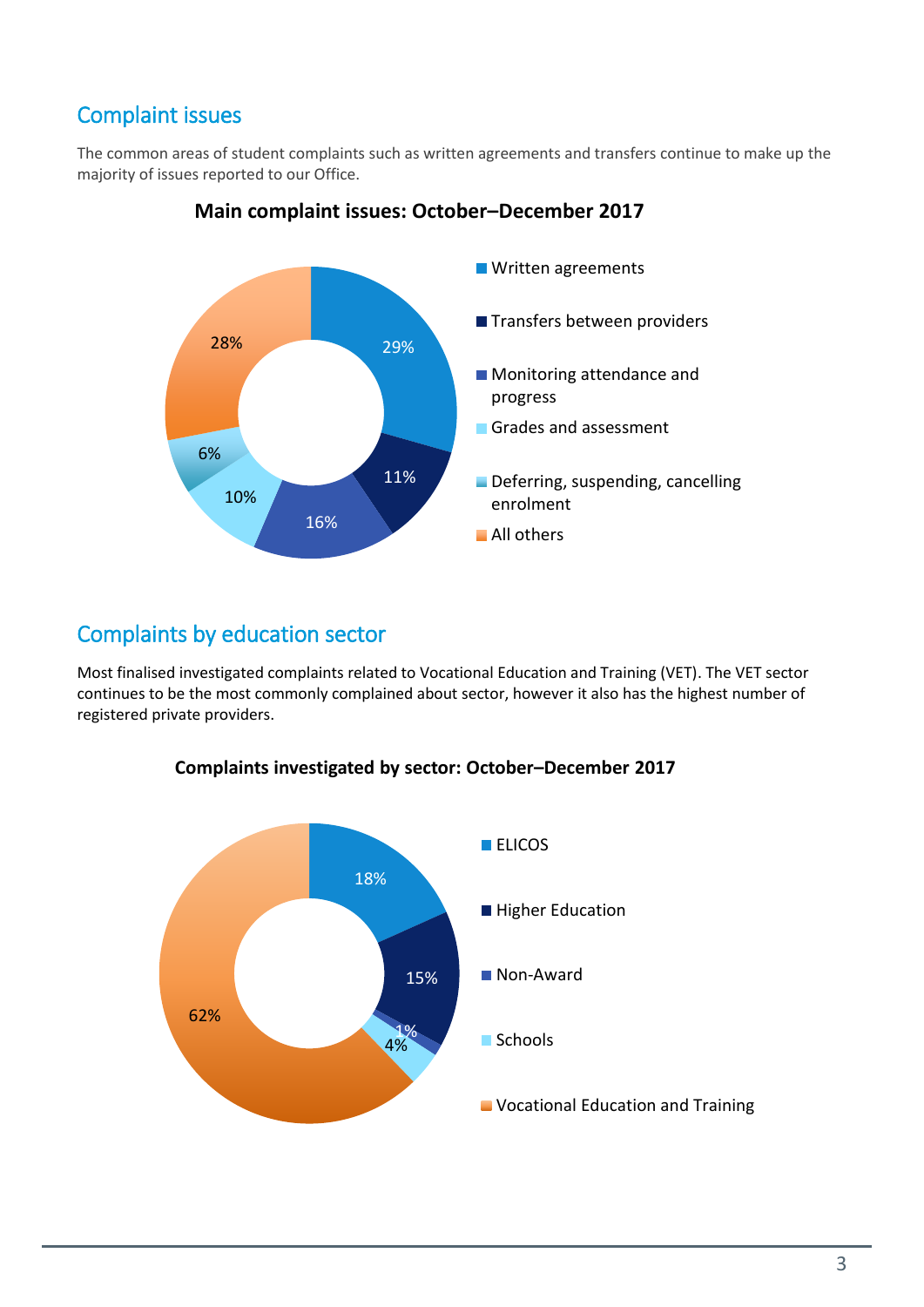# Complaints by state/territory

Most complaints were made by students registered with providers in New South Wales and Victoria, which is consistent with the higher number of students studying in these states.



### **Complaints by provider's registered state/territory: October–December 2017**

## Complaints investigated by origin of complainant

The complainants whose cases we investigated and closed in the October to December quarter originated from 31 different countries. The largest groups of complainants were from India and China.

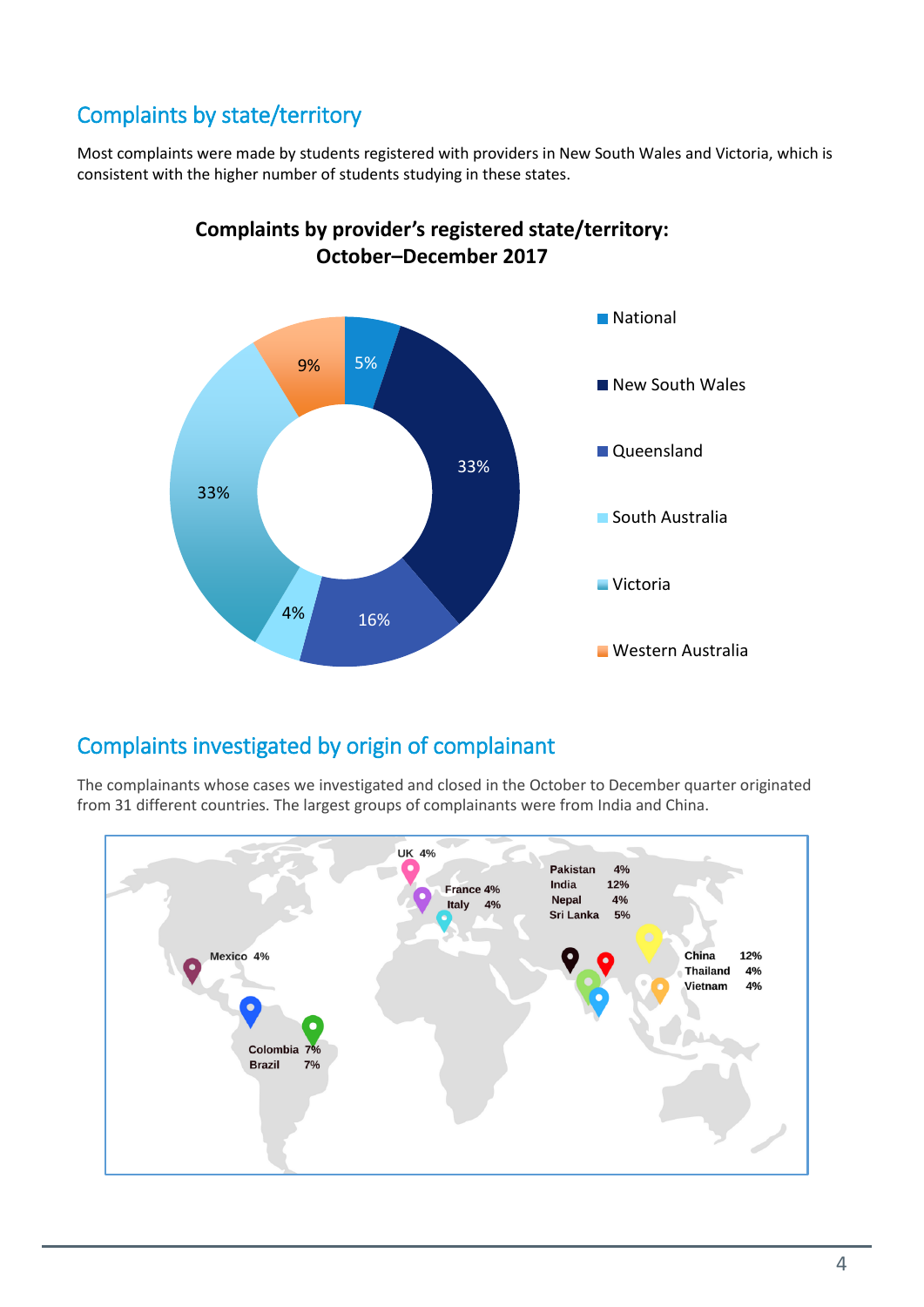# **Complexity**

Some investigations take longer than others. The length of the process may vary depending on the complexity of the case and the responsiveness of the student and education provider. We continue to look for ways to reduce finalisation times.

In the 1 October–31 December 2017 period, the average completion time for all complaints was 32 days.



10 issues with longest average completion time (days)

From 1 October–31 December 2017, 73 per cent of all complaints were closed within 30 days, 11 per cent from 31–60 days, and the remainder closed in 61 days or more.

## Recommendations

At the conclusion of an investigation, we can make recommendations to providers, not only in relation to specific remedies, but also in relation to the provider's policies or processes.

In the 1 October to 31 December 2017 period, we made **33** recommendations to providers.

If we finalise our investigation in support of the student, and we recommend that a provider takes specific action to benefit the student, providers are obliged to implement our decision or recommendation immediately. If a provider does not agree to implement our decision, we may disclose this refusal to the appropriate regulator (see below).

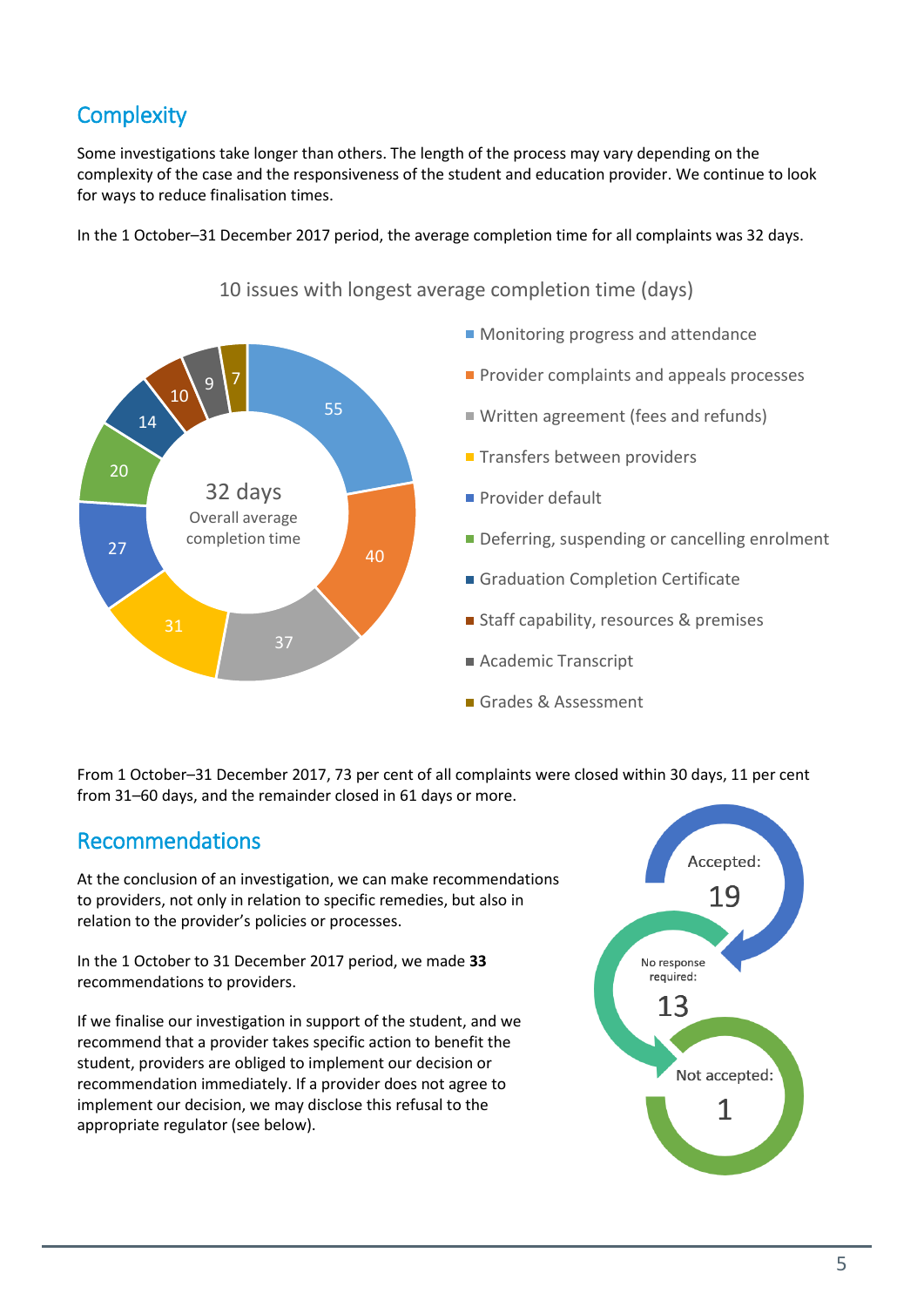# Public disclosures

Under s 35A of the *Ombudsman Act 1976*, the Ombudsman may also make disclosures to regulatory bodies or public authorities where it is in the public interest to do so.

We made two s 35A disclosures during the October–December quarter.

## **Submissions**

Our Office did not make any submissions in this quarter.

Previous submissions can be found on our [website,](http://www.ombudsman.gov.au/about/overseas-students/oso-publications#submissions) including our recent submission on proposed changes to the *National Code of Practice for Providers of Education and Training to Overseas Students 2018*.

Keep up to date with the latest news from the Ombudsman by signing up to our

provider e-newsletter [here](http://www.ombudsman.gov.au/news-and-media/e-bulletins/overseas-student-provider-e-news/subscribe-to-the-overseas-student-ombudsman-provider-e-newsletter)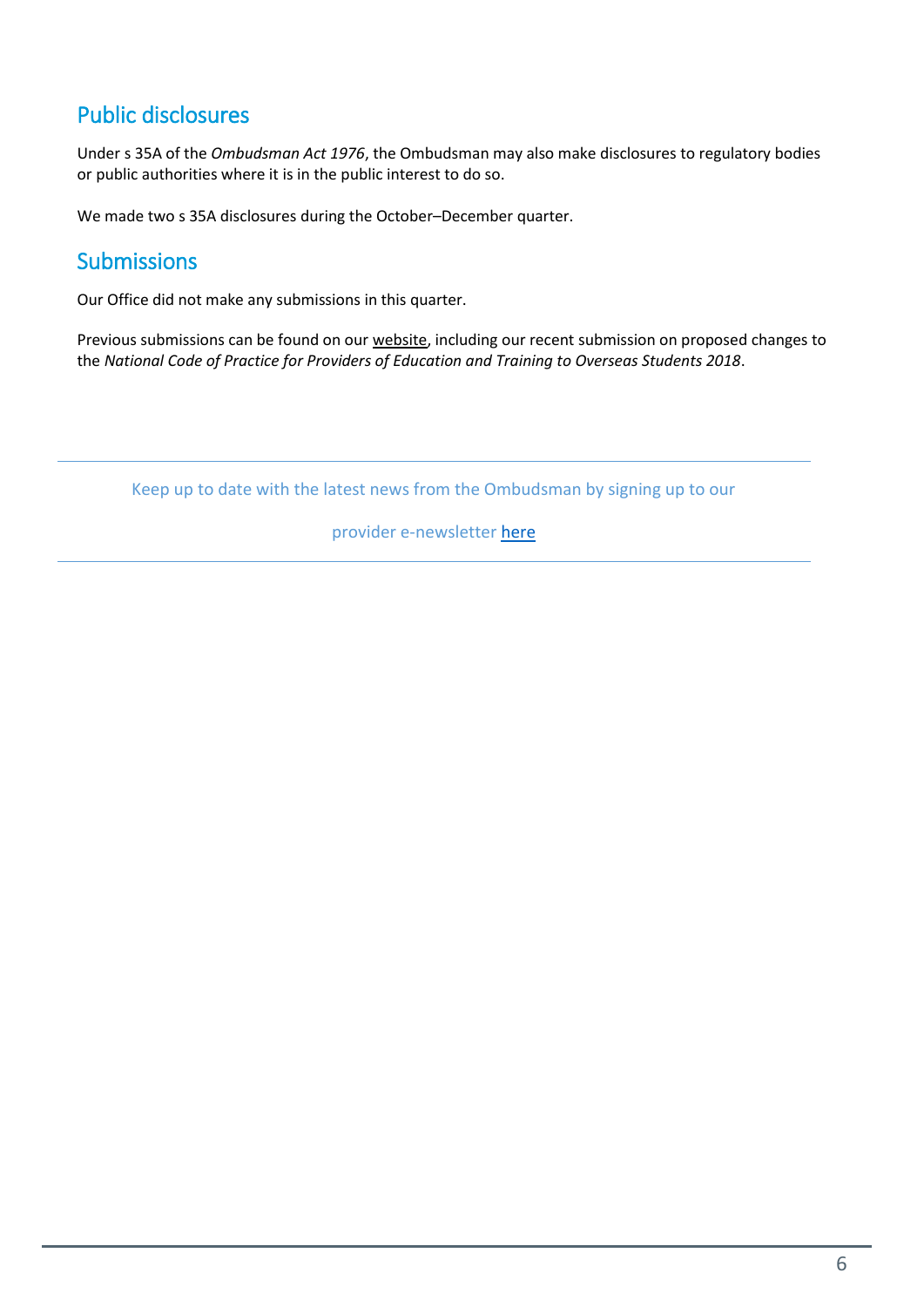## Making a difference

#### Case study 1: Sun

Sun had to return home to South Korea part-way through her studies in Australia, to look after her mother who was ill. To get a refund of her pre-paid Overseas Student's Health Cover (OSHC) premium, her health insurer was asking for evidence that her Confirmation of Enrolment (CoE) had been cancelled by her provider.

Sun contacted our Office to ask for assistance, as she claimed that her provider was not responding to her requests to cancel the CoE.

Upon contacting her provider, the provider claimed that Sun had never filled out the correct application form to withdraw from her studies, and that they had been trying to recover unpaid tuition fees owed to them by Sun before they would release her from her course. The provider had issued Sun with a Notice of Intention to Report for non-payment of fees, and had received no response from Sun.

Our investigation officer looked closely at the provider's policies in relation to cancellation and withdrawal from a course. While the provider's policy did make reference to students needing to make an application for withdrawal, there was no mention of a specific procedure which needed to be followed, and there was no reference to outstanding fees preventing withdrawal from a course.

Our investigation officer therefore recommended that the provider cancel Sun's CoE, which would not affect the provider's right to pursue the unpaid tuition fees. The investigation officer also recommended changes to the provider's deferral, suspension and cancellation policy to reflect to requirements of the National Code 2017 – Standard 13. The provider accepted our recommendations, issued Sun with evidence her enrolment had been cancelled, and updated their policy.

#### Commentary*:*

This case was considered under the National Code for Providers of Education and Training to Overseas Students 2017, (National Code 2017) where standard 13 outlines provider obligations relating to deferring, suspending or cancelling an overseas student's enrolment.

The National Code has now been updated (National Code 2018), and standard 9 is now concerned with deferring, suspending or cancelling an overseas student's enrolment.

Standard 13 of National Code 2017, like standard 9 of National Code 2018, does not give guidance for how a cancellation should be put into effect when requested by the student. In cases like this, we look to the provider's own policies to determine the appropriate course of action. Here the provider's policies did not support their insistence on completing an application form or withholding Sun's release until her tuition fees had been settled. We also note that neither version of the National Code enable providers to delay cancellation where it is requested by the student.

Furthermore, as Sun was still enrolled but not attending classes, her provider was in breach of National Code 2017 standard 10 and 11 requirements to monitor, intervene and report her regarding attendance and course progress (standard 8 in National Code 2018). The provider also did not report Sun after the response period for their notice of intention to report for non-payment of fees had expired.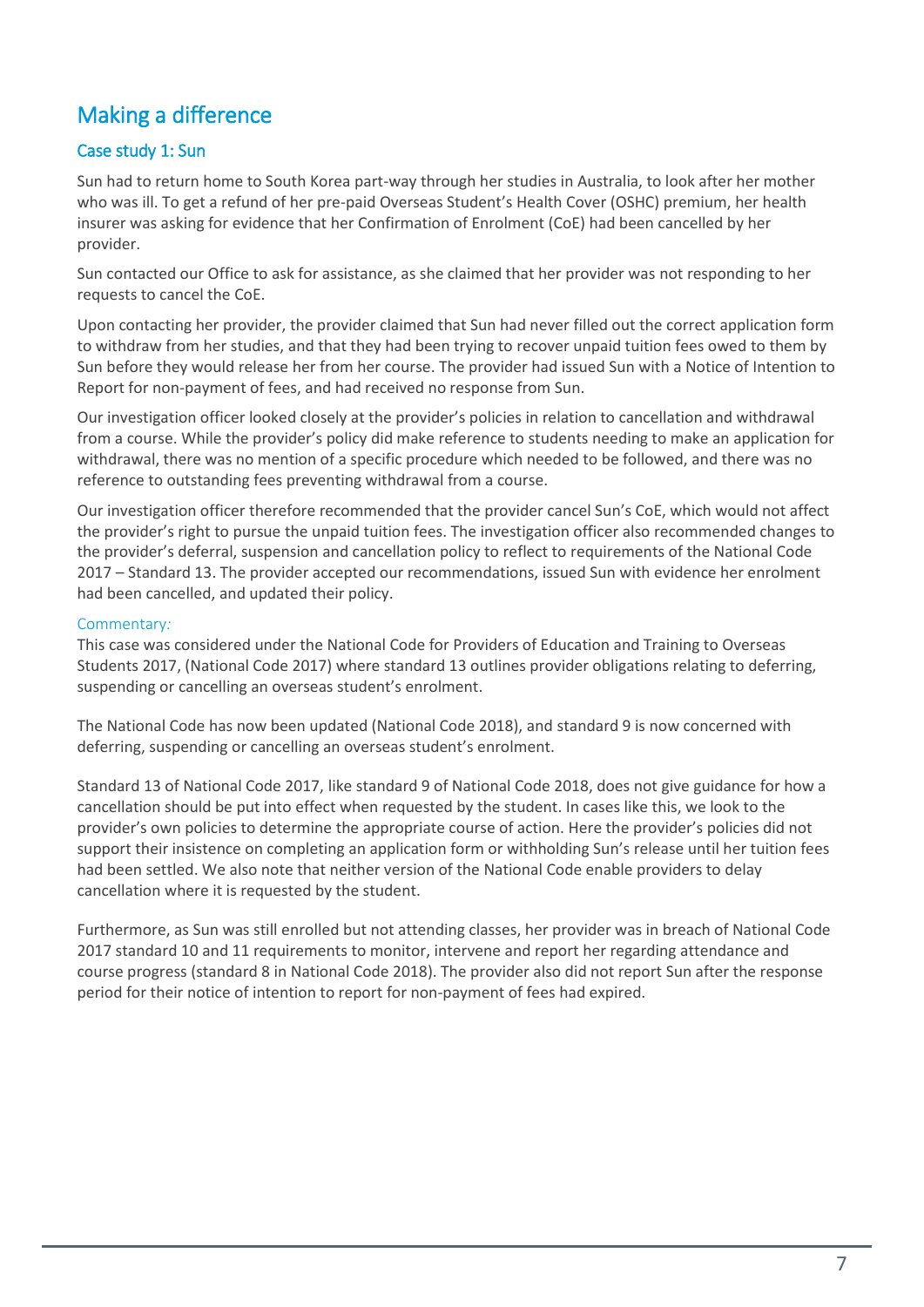#### Case study 2: Joao

Joao was enrolled to study a diploma and advanced diploma of commercial cookery with an Australian provider. As he progressed in the first of two semesters in his diploma level studies, he was advised by his provider that they would cease offering the diploma and advanced diploma of commercial cookery to all students at the end of that semester.

Joao decided to withdraw from his studies with that provider before the semester was finished. He applied for release from his provider to study a diploma and advanced diploma of Nursing, but this was refused. Joao appealed the decision with his provider, but the provider declined his appeal, stating that the change of study pathway would be to his detriment.

Joao lodged a complaint with us. The investigation officer requested further information from his provider. In the interim, the provider had agreed to provide Joao with a release letter, but they also provided the requested information to our Office. Although Joao's immediate problem had been rectified, due to concerns about the process which had been followed and the likelihood of other students being affected, the investigation officer gave full consideration to all the documents provided and made some recommendations.

#### Commentary*:*

Under the *Education Services for Overseas Students (ESOS) Act*, a provider only officially defaults on the default day, which is defined as the agreed starting day or the day on which the course ceases to be provided. As the provider advised students that they would be discontinuing the course in advance of ceasing to provide the course, and this student withdrew before the default date, the ESOS provisions relating to provider default are not applicable to this case.

However, it is clear that the provider's decision to cease to provide the course made it impossible for the student to continue the desired study pathway. As such, we considered that this was a situation similar to provider default in terms of the practical consequences for Joao, and we do not consider it was reasonable for the provider to have required Joao to apply for release, or to imply that release was dependent on him providing specific evidence.

Instead, as Joao was leaving the course as the result of the provider's own decision, we consider it would have been appropriate for the provider to have assisted students in transitioning from the course should they have required it (as applicable to other cases of provider default).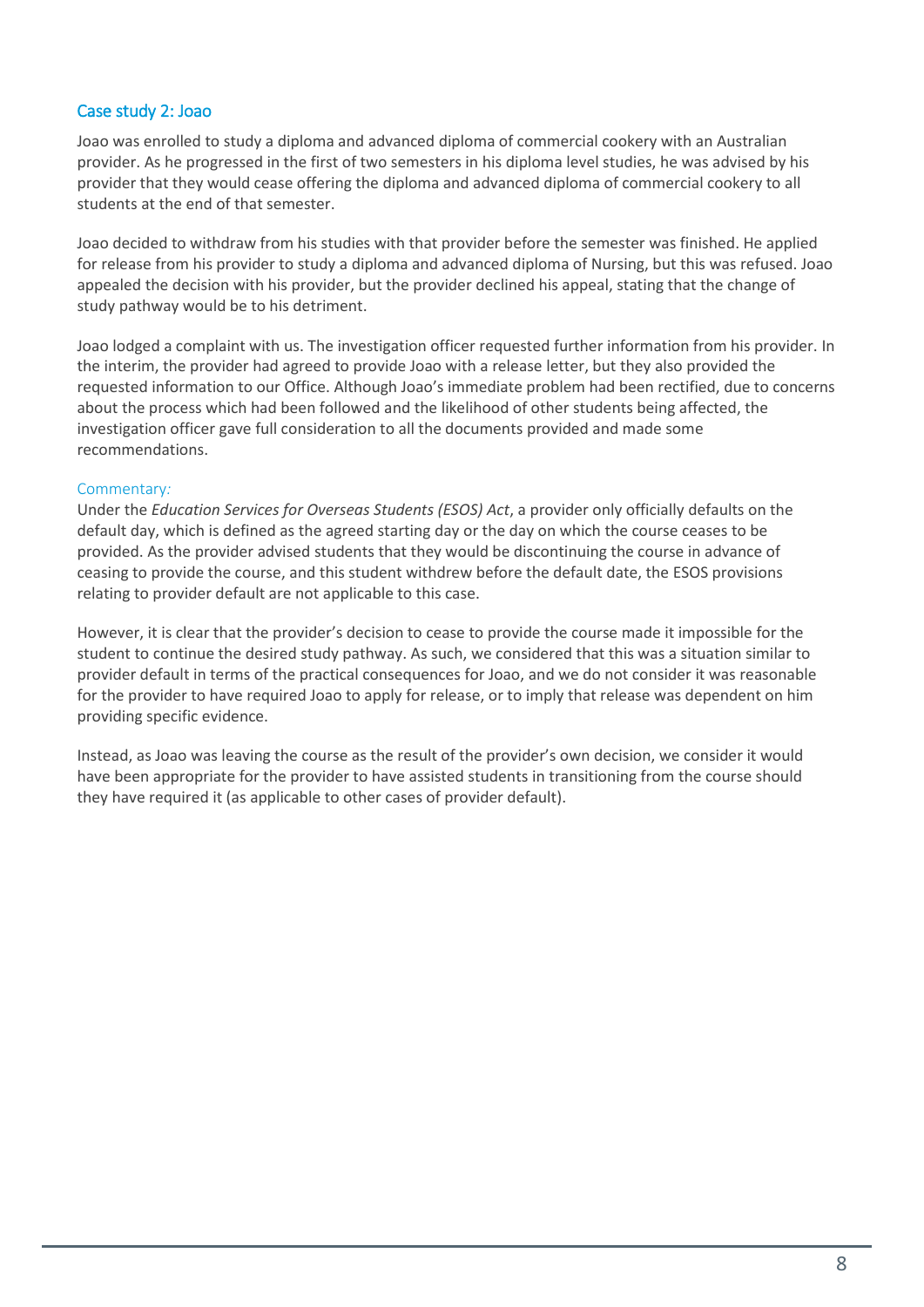# Appendix – detailed data regarding finalised complaints

<span id="page-8-0"></span>Complaint issues closed, compared to previous quarter

| <b>Issues</b>                                                      | <b>Jul-Sep 2017</b> | Oct-Dec 2017   |
|--------------------------------------------------------------------|---------------------|----------------|
| Standard 3 - provider refund/fee dispute/written agreement         | 91                  | 87             |
| Standard 7 - transfer between registered providers                 | 28                  | 33             |
| Grades/assessment                                                  | 17                  | 28             |
| Standard 10 - monitoring course progress                           | 14                  | 25             |
| Standard 11 - monitoring attendance                                | 21                  | 22             |
| Standard 13 - deferring, suspending or cancelling enrolment        | 25                  | 18             |
| Standard 8 - provider complaints and appeals processes             | 10                  | 16             |
| Standard 14 - staff capability, educational resources and premises | 15                  | 13             |
| Out of jurisdiction to investigate <sup>2</sup>                    | 14                  | 11             |
| <b>Graduation Completion Certificate</b>                           | 6                   | 8              |
| Provider default                                                   | 6                   | 6              |
| <b>Academic Transcript</b>                                         | 4                   | 6              |
| Standard 1 - marketing information and practices                   | 3                   | 5              |
| <b>Bullying or harassment</b>                                      | $\overline{2}$      | 5              |
| Standard 9 - completion within the expected duration of study      | $\overline{2}$      | 3              |
| Standard 12 - course credit                                        | 4                   | 3              |
| Standard $4$ – education agents                                    | 3                   | $\overline{2}$ |
| Standard 6 - student support services                              | $\mathbf 0$         | $\overline{2}$ |
| Standard 2 - student engagement before enrolment                   | $\overline{2}$      | $\mathbf{1}$   |
| <b>Overseas Student Health Cover</b>                               | $\mathbf{1}$        | $\mathbf{1}$   |
| Work placement/experience                                          | $\mathbf{1}$        | 1              |
| Standard 5 - younger students                                      | $\mathbf{1}$        | $\Omega$       |
| Discipline                                                         | 0                   | $\mathbf 0$    |
| <b>TOTAL</b>                                                       | 270                 | 296            |

 $\overline{a}$ 

<sup>&</sup>lt;sup>2</sup> Out of jurisdiction means the provider was in jurisdiction but the student was out of jurisdiction because they were not a current, former or intending international student visa holder or the issue complained about was out of jurisdiction, for example discrimination, employment or privacy issues.